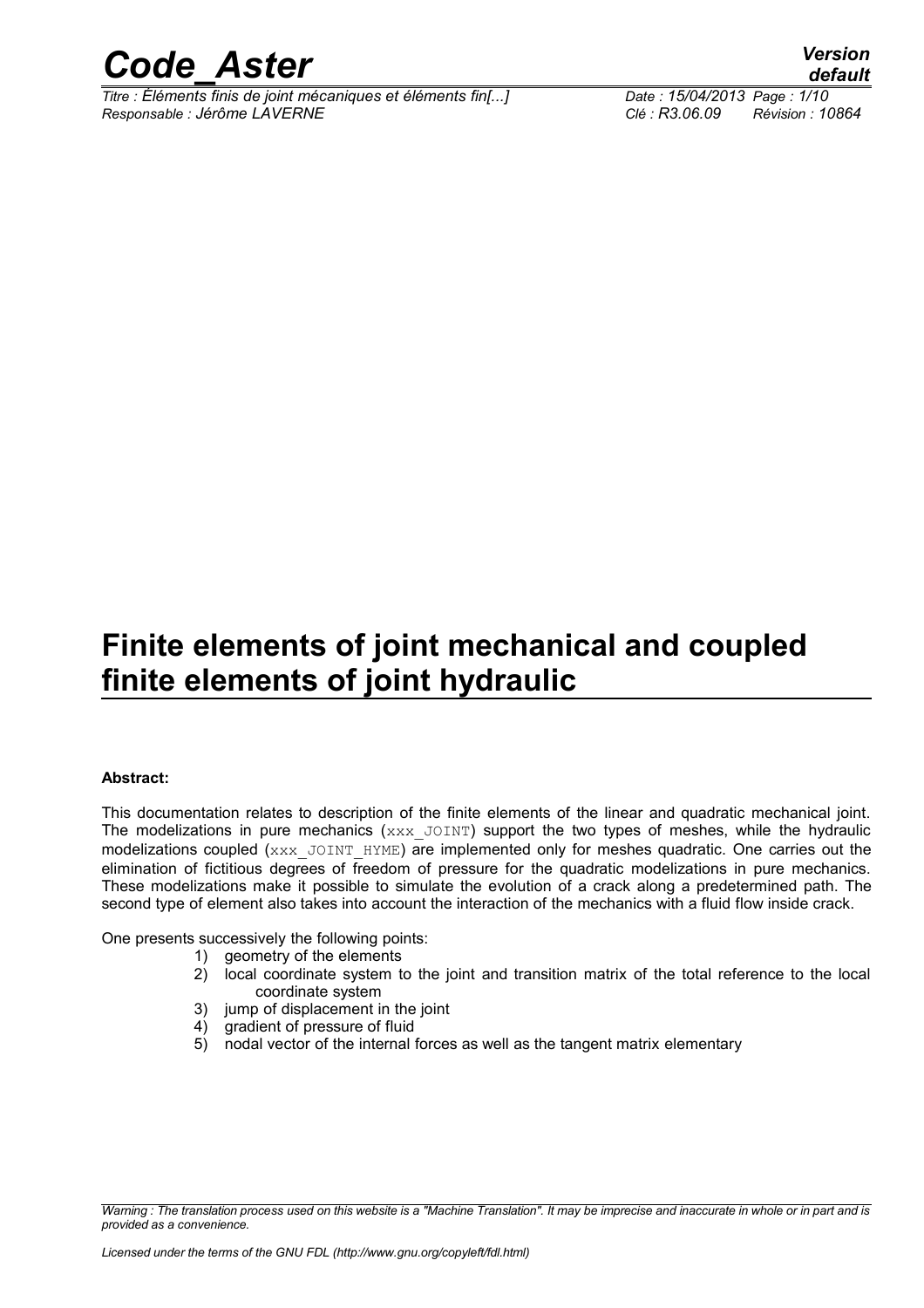*Titre : Éléments finis de joint mécaniques et éléments fin[...] Date : 15/04/2013 Page : 2/10 Responsable : Jérôme LAVERNE Clé : R3.06.09 Révision : 10864*

*default*

### **1 Geometry of the elements**

#### **1.1 Geometry of the linear joint 2D**

the element of joint in 2D is a quadrangle with four nodes (QUAD4) with two small sides and two large sides [12] and [34] (see figure 1) which represent the two segments  $\overline{\varGamma}^+$  and  $\overline{\varGamma}^-$  of an interface (or lips of a crack) between two pennies two-dimensional fields. To distinguish the sides  $\overline{\varGamma}^+$  and  $\overline{\varGamma}^+$ , the local classification of the nodes must be made obligatorily as on figure Ci below:



**Figure 1**: Element of joint 2D with good local classification.

By convention the face  $|\varGamma^+|$  is given by nodes 3 and 4 and the face  $|\varGamma^+|$  by nodes 1 and 2. The norm  $n$  is directed face  $\varGamma^+$  towards the face  $\varGamma^+$  .

#### **1.2 Geometry of the quadratic joint 2D**

These elements are quadrangle with 8 nodes (QUAD8), nodes 1,2,3,4,5,7 carry mechanical degrees of freedom of displacement. Nodes 6 and 8 carry degrees of freedom of pressure so representing the fluid flow for the hydraulic coupled modelization. They are eliminated for the pure mechanical modelizations.



**Figure 2**: Element of joint HYME 2D with good local classification.

*Warning : The translation process used on this website is a "Machine Translation". It may be imprecise and inaccurate in whole or in part and is provided as a convenience.*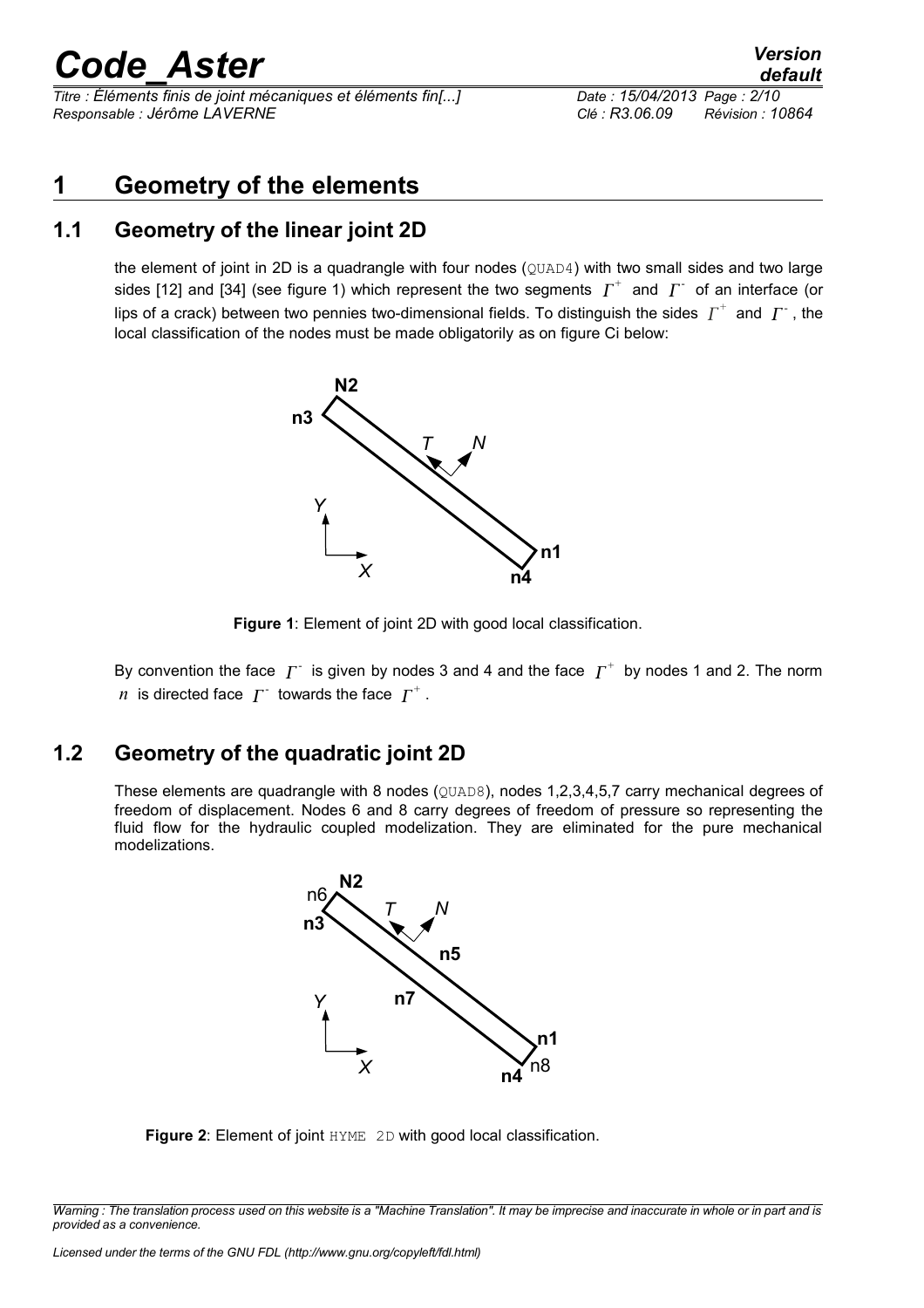*default*

By convention the face  $\varGamma^+$  is given by nodes 3,4,7 and the face  $\varGamma^+$  by nodes 1,2,5. The norm  $\,n\,$  is directed face  $\varGamma^+$  towards the face  $\varGamma^+$  .

### **1.3 Geometry of the linear joint 3D**

the elements of joint in 3D make it possible to represent a surface *S* between two pennies voluminal fields  $\,\varOmega^+\,$  and  $\,\varOmega^+$  . They are compatible with the mesh of under fields. If volume is with a grid with HEXA8, the joints to be used are also HEXA8 (hexahedrons with eight nodes). If volume is with a grid with PENTA6 or TETRA4, the joints to be used are PENTA6 (pentahedral with six nodes).

To distinguish the upper surfaces  $|S^+|$  (related to  $|Q^+|$ ) and lower  $|S^+|$  (related to  $|Q^+|$ ), it is necessary to impose a local classification of the nodes quite specific (see figure 3).



**Figure 3** : Diagram of the elements of joint 3D HEXA8 and PENTA6 with good local classification.

By convention the face  $\overline{\Gamma}$  is given by nodes 1,2,3,4 for 1'HEXA8 (or 1,2,3 for the PENTA6) and the face  $\overline{\Gamma}^+$  by nodes 5,6, 7, 8 for 1'HEXA8 (or 4,5,6 for the PENTA6). The norm  $\overline{n}$  is directed face  $\varGamma^+$  towards the face  $\varGamma^+$  .

### **1.4 Geometry of the quadratic joint 3D**

These elements of joint usable for modelizations are coupled HYME or for the modelizations in pure mechanics by the elimination of DDL of pressure. In 3D they make it possible to represent a surface S between two pennies voluminal fields in pure mechanics  $\Omega^+$  and  $\Omega^-$ . They are compatible with the mesh of under fields. If volume is with a grid with HEXA20, the joints to be used are also HEXA20 (hexahedrons with twenty nodes). If volume is with a grid with PENTA15 or TETRA4, the joints to be used are PENTA15 (pentahedral with 15 nodes).

To distinguish the upper surfaces  $\,S^+ \,$  (related to  $\, \Omega^+$  ) and lower  $\,S^- \,$  (related to  $\, \Omega^-$  ) it is necessary to impose a local classification of the nodes quite specific (see figure 4).

*Warning : The translation process used on this website is a "Machine Translation". It may be imprecise and inaccurate in whole or in part and is provided as a convenience.*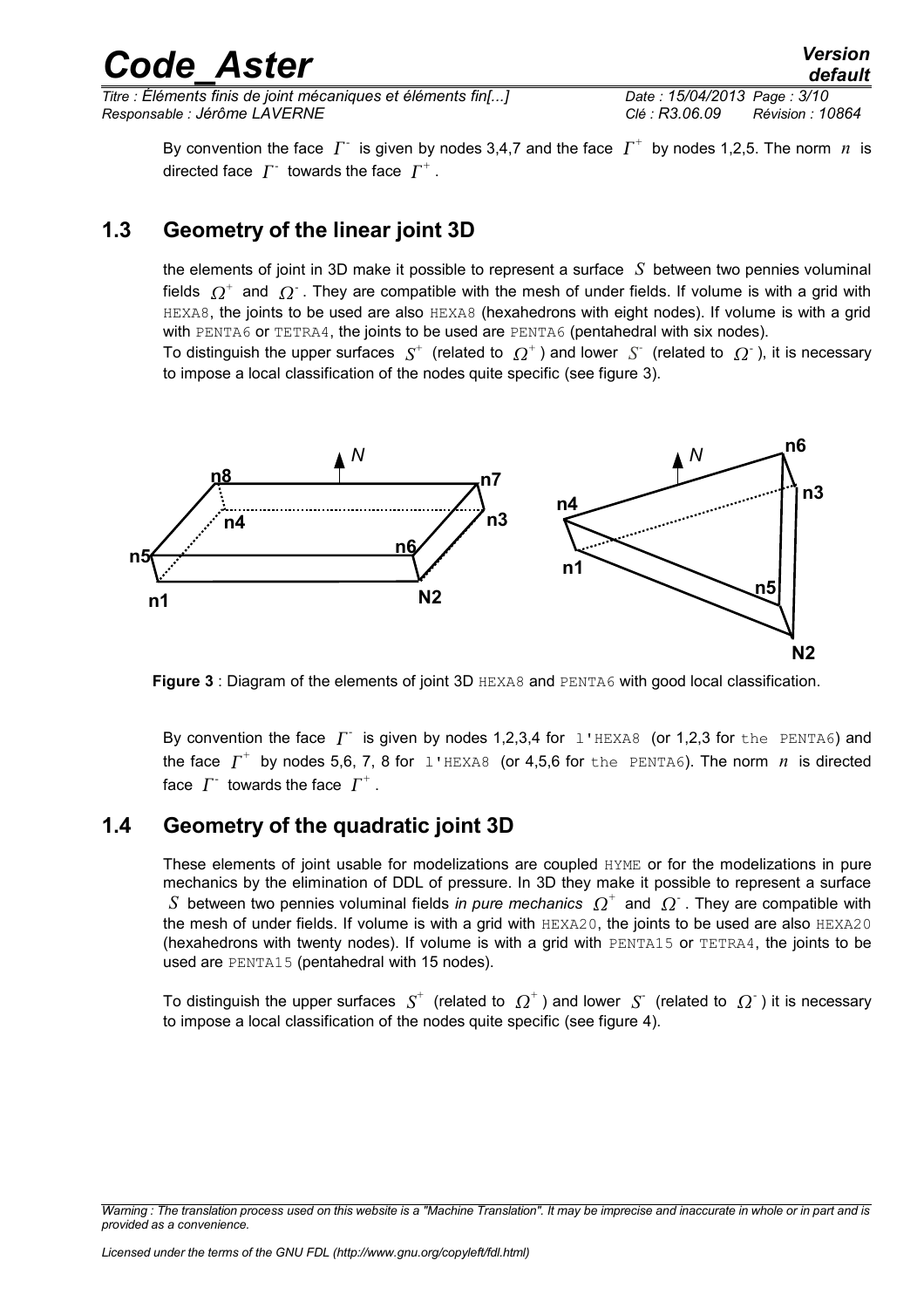*Titre : Éléments finis de joint mécaniques et éléments fin[...] Date : 15/04/2013 Page : 4/10 Responsable : Jérôme LAVERNE Clé : R3.06.09 Révision : 10864*



**Figure 4** : Diagram of the coupled elements of joint HYME in 3D HEXA20 and PENTA15 with good local classification.

For l'HEXA20, medium nodes 13,14,15,16 carry degrees of freedom of pressure for the fluid flow, and all the others carry mechanical degrees of freedom of displacement. For the PENTA15, medium nodes 10,11,12 carry degrees of freedom of pressure for the fluid flow,

and all the others carry mechanical degrees of freedom of displacement.

By convention the face  $\Gamma$  is given by nodes 1,2,3,4,9,10,11,12 for  $1$ 'HEXA20 (or 1,2,3,7,8,9 for the PENTA15) and the face  $\Gamma^+$  by nodes 5,6, 7, 8,17,18,19,20 for 1'HEXA20 (or 4,5,6,13,14,15 for the PENTA15). The norm  $n$  is directed face  $\varGamma^+$  towards the face  $\varGamma^+$ .

### **1.5 Automatic construction of meshes of joint**

command MODI\_MAILLAGE used with key word ORIE\_FISSURE makes it possible to impose the good local classification of meshes of joint in 2D or 3D (see Doc. [U4.23.04]).

In addition techniques are available automatically to create elements of joint in a mesh which is deprived by it (see [U2.05.07]).

## **2 Local coordinate system and transition matrix**

It is necessary to build a local coordinate system with the element to define the jump of displacement  $\delta$  (given of entry of the constitutive laws: to see [R7.02.11] and [R7.01.25]). In addition, one defines the matrix transition *R* of the total reference in the local coordinate system. This part is valid for the modelizations of joint in pure mechanics and for the coupled modelizations hydraulic.

#### **2.1 Case 2D**

Is  $(X, Y)$  the total reference. The direction given by the large sides [12] and [34] of the element of joint 2D makes it possible to define a local coordinate system  $(n, t)$  in the element of joint (see figure 1):

$$
t = \frac{\vec{12}}{\|\vec{12}\|}, \ \ n = t \wedge (X \wedge Y)
$$

The transition matrix of the total reference to the local coordinate system is expressed:

*Warning : The translation process used on this website is a "Machine Translation". It may be imprecise and inaccurate in whole or in part and is provided as a convenience.*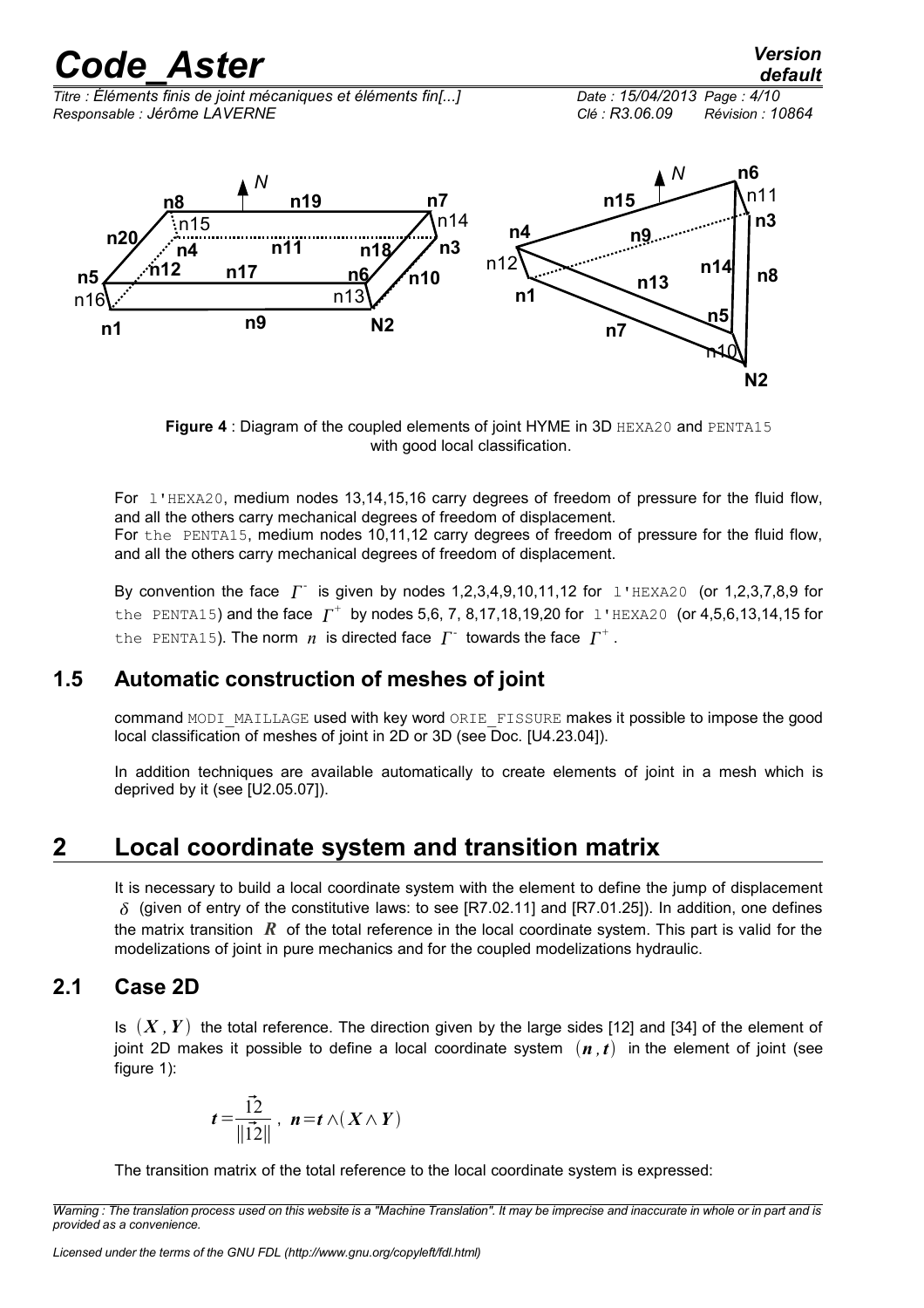*Titre : Éléments finis de joint mécaniques et éléments fin[...] Date : 15/04/2013 Page : 5/10 Responsable : Jérôme LAVERNE Clé : R3.06.09 Révision : 10864*

$$
\boldsymbol{R} = \begin{bmatrix} n_x & n_y \\ t_x & t_y \end{bmatrix}
$$

#### **2.2 3D case**

 $(X, Y, Z)$  the total reference is noted. For the construction of the local coordinate system to the element of joint, one uses the base covariante surface element corresponding If one notes  $s(\xi^1,\xi^2)$ the parameterized position of a point of the surface element:

$$
\mathbf{s}(\xi^{1},\xi^{2}) = \sum_{n=1}^{Nb} N_{n}(\xi^{1},\xi^{2})\mathbf{s}^{n}
$$

where  $N_{n}$  and  $s^{n}$  indicate respectively the shape function and the geometrical position of the node *n* , and *Nb* the number of nodes of the surface element. One defines the local base in the following way  $(a_{1,}a_{2})$  covariante:

$$
a_1 = \frac{\partial s}{\partial \xi_1} = \sum_{n=1}^{Nb} \frac{\partial N_n}{\partial \xi_1} s^n \quad a_2 = \frac{\partial s}{\partial \xi_2} = \sum_{n=1}^{Nb} \frac{\partial N_n}{\partial \xi_2} s^n
$$

These two vectors are by way of vectors tangent with the element in a given point. The local direct orthonormal base  $(n, t, \tau)$  is then built in the following way:

$$
t = \frac{a_1}{\|a_1\|} \quad n = \frac{t \wedge a_2}{\|a_2\|} \quad \tau = n \wedge t
$$

The transition matrix of the total reference to the local coordinate system is given by:

$$
\boldsymbol{R} = \begin{bmatrix} n_x & n_y & n_z \\ t_x & t_y & t_z \\ \tau_x & \tau_y & \tau_z \end{bmatrix}
$$

### **3 Jump of displacement**

<span id="page-4-1"></span>the joints have authority to represent two sides in glance, they utilize only the interpolation functions and the points of integration of the surface *elements* (in 3D) or *linear* (in 2D) corresponding:

In 2D: for the joint QUAD4 (or joint HYME QUAD8), the linear element is the SEG2 In 3D: for the joint PENTA6 (or joint HYME PENTA15) the surface element is the TRIA3 for the joint HEXA8 (or joint HYME HEXA20) the surface element is the OUAD4.

One calls  $N_n$  the shape function of the node  $n$  of the element surfacique[1](#page-4-0)Par<sup>1</sup>.  $U^{+n}$  and  $U^{+n}$ nodal displacements of the segments indicate respectively  $\ \varGamma^{+}\,$  and  $\ \varGamma^{-}\,$  in 2D or of the sides  $\ \,S^{+}\,$  and  $S^{\dagger}$  in 3D.

In the local coordinate system, the jump of displacement  $\delta$  is discretized starting from the shape functions  $\left. N_{\,n} \right.$  At the point of gauss  $\,g$  , it is expressed like the difference of displacements of the sides (or segments) + and -:

$$
\delta_g = \sum_{n=1}^{Nb} R\left(U^{+n} - U^{-n}\right) N_n^g
$$

<span id="page-4-0"></span>the continuation, one uses the generic term: "surface" for 2D as for 3D

*Licensed under the terms of the GNU FDL (http://www.gnu.org/copyleft/fdl.html)*

*Warning : The translation process used on this website is a "Machine Translation". It may be imprecise and inaccurate in whole or in part and is provided as a convenience.*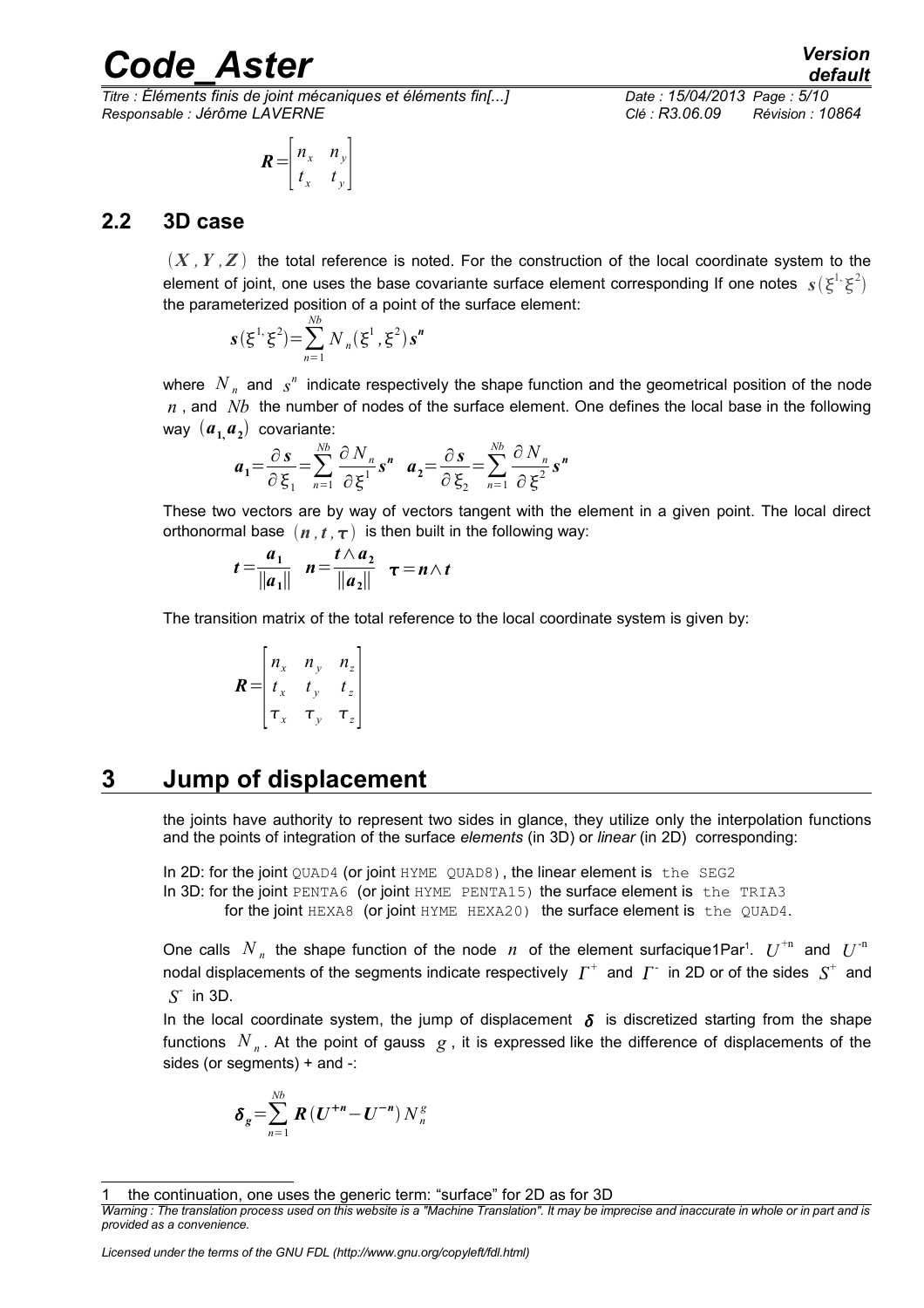*Titre : Éléments finis de joint mécaniques et éléments fin[...] Date : 15/04/2013 Page : 6/10 Responsable : Jérôme LAVERNE Clé : R3.06.09 Révision : 10864*

*default*

where *Nb* is the number of nodes of the surface element and where *R* transition matrix in 2D, in 3D, which makes it possible to express nodal displacements in the local coordinate system. One can synthesize the preceding statement in a matrix  $\textit{M}^{\textit{U}}_{\textit{g}}$  which acts on the vector of nodal displacements of the element: *U* , to build the jump of displacement in the local coordinate system:

$$
\delta_g = M_g^U U
$$

The matrix  $\boldsymbol{M}^{\boldsymbol{U}}_{\boldsymbol{g}}$  is of dimension  $\textit{ndim}\times\textit{Nddl}_U$ , with  $\textit{Nddl}_U$  mechanical number of *degrees of freedom* :

*Nddl*  $_U$ =8 for the joint 2D, *Nddl*  $_U$ =24 for joint 3D HEXA  $N$ *ddl*  $_U$ =18 for joint 3D PENTA  $N$ *ddl*  $_U$ =12 for joint HYME 2D  $N$ *ddl*  $_U$  = 48 for joint HYME 3D HEXA  $N$ *ddl*<sub> $U$ </sub>=36 for joint HYME 3D PENTA

### **4 Gradient of the fluid pressure**

<span id="page-5-1"></span>the elements of joint  $HYME$  have, besides the mechanical degrees of freedom  $U$ , of degrees of freedom of the nodal fluid pressure (one by node) noted *P* .

For the QUAD8, the nodes medium nodes 6 and 8 carry these degrees of freedom of pressure. The linear element of reference used for the approximation of the pressures is the SEG2.

For l'HEXA20, medium nodes 13,14,15,16 carry these degrees of freedom of pressure. The surface element of reference used for the approximation of the pressures is the QUAD4.

For the PENTA15, medium nodes 10,11,12 carry these degrees of freedom of pressure. The surface element of reference used for the approximation of the pressures is the TRIA3.

The flow model of the fluid (cubic model, to see [R7.01.25]) utilized the gradient of pressure in the direction of the flow estimated with the point of gauss *G* in way classical:

$$
\boldsymbol{\nabla} p_{g} = \sum_{n=1}^{Nb} \boldsymbol{P}_{n} \boldsymbol{\nabla} N_{n}^{g}
$$

where  $Nb$  is the number of nodes of pressure and  $N_{n}^{\mathcal{g}}$  the value of the shape function of the node *n* at the point of gauss  $g$ . To simplify the writing one notes:

 $\nabla p_{g} = M_g^P P$ The matrix  $\boldsymbol{M}^{\boldsymbol{U}}_{\boldsymbol{g}}$  is of dimension  $\ (\boldsymbol{ndim-1})\times Nddl_{\ \boldsymbol{P}}\ :$  with  $\ Nddl_{\ \boldsymbol{P}}\,$  fluid number of *degrees of freedom* :

 $N$ *ddl*  $_p$ =2 for joint HYME 2D  $N$ *ddl*  $_p$  = 4 for joint HYME 3D HEXA  $N$ *ddl*  $_p$ =3 for joint HYME 3D PENTA

### **5 Internal forces and tangent matrix**

### <span id="page-5-0"></span>**5.1 mechanical Case pure**

*Warning : The translation process used on this website is a "Machine Translation". It may be imprecise and inaccurate in whole or in part and is provided as a convenience.*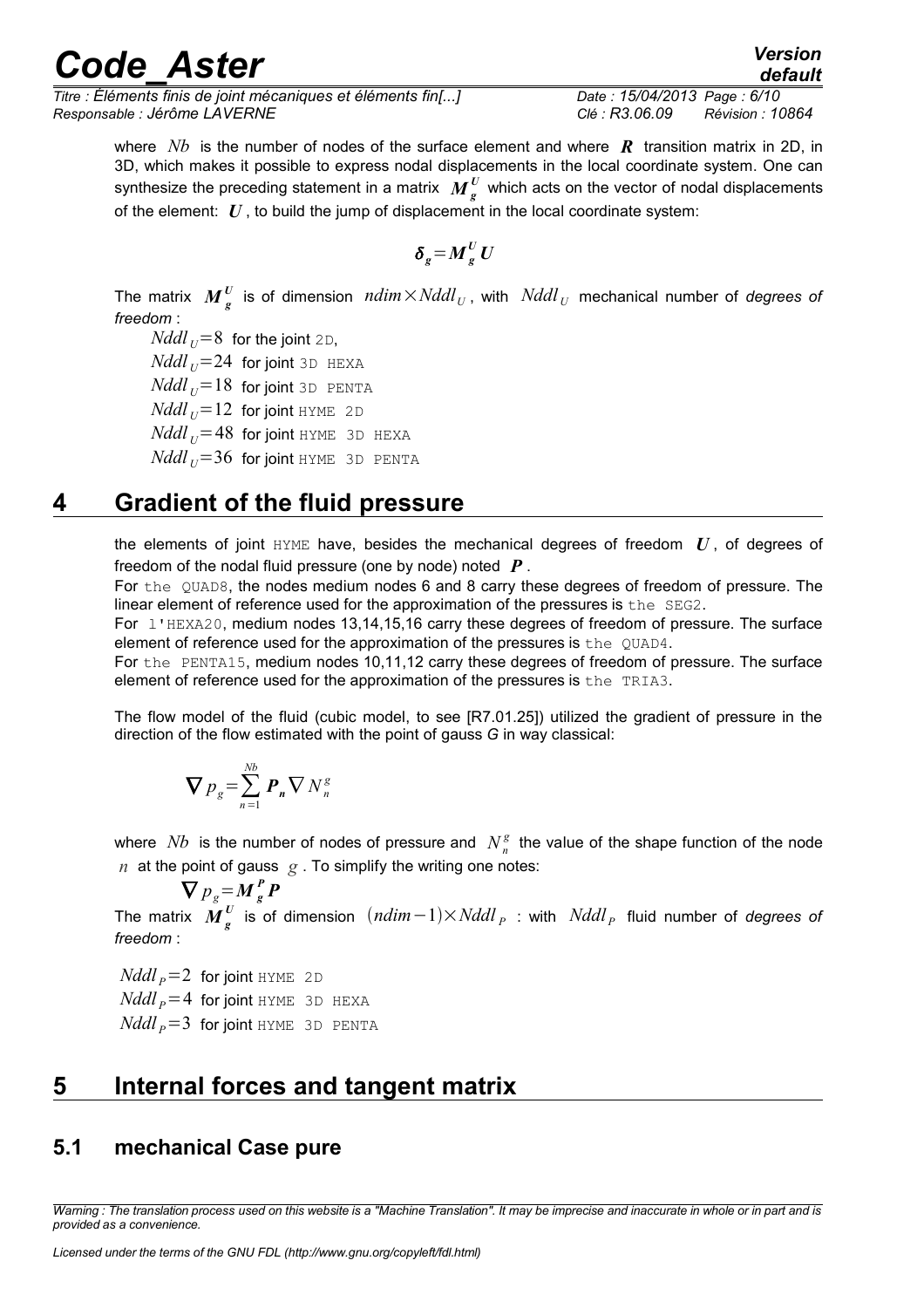*Titre : Éléments finis de joint mécaniques et éléments fin[...] Date : 15/04/2013 Page : 7/10 Responsable : Jérôme LAVERNE Clé : R3.06.09 Révision : 10864*

the formulation of the mechanical problem (see [R7.02.11] and [R7.01.25]) utilized the work of the forces along the discontinuity, which is not other than the energy of surface related to the cracking of structure:

$$
W_{s}(\boldsymbol{\delta}) = \sum_{g} \omega_{g} \psi(\boldsymbol{\delta}_{g})
$$

with  $\,\psi\,$  density of energy of surface and  $\,\omega_{g}\,$  weight of the point of gauss  $\,g$  . That makes it possible to define the vector of the internal forces:

$$
\boldsymbol{F}_{\text{int}}^U \!=\! \frac{\partial \boldsymbol{W}_s(\boldsymbol{\delta})}{\partial \boldsymbol{U}} \!=\! \sum_{g} \omega_g \frac{\partial \boldsymbol{\psi}}{\partial \boldsymbol{\delta}_g} \frac{\partial \boldsymbol{\delta}_g}{\partial \boldsymbol{U}}
$$

In the preceding statement, the first term is given by the cohesive constitutive law (see [R7.02.11]). That corresponds to the vector forced  $\vec{\sigma_{_{g}}}$  (or forces cohesive) at the point of gauss  $g$  :

$$
\frac{\partial \psi}{\partial \delta_g} = \vec{\sigma}_g
$$

The second term is resulting from the definition of the jump displacement in part [5](#page-4-1) :

$$
\frac{\partial \delta_g}{\partial U} = M_g^U
$$

The nodal vector of the internal forces is thus expressed in the following way:

$$
\boldsymbol{F}_{\text{int}}^U \!=\! \sum_g \omega_g \boldsymbol{M}_g^{Ut} \vec{\boldsymbol{\sigma}}_g
$$

In the frame of an algorithm of Newton, to solve the nonlinear problem of equilibrium, it is useful to have the elementary tangent matrix, i.e. the derivative of the internal forces compared to nodal displacements. In the case of the element of joint, it is expressed simply:

$$
K^{UU} = \frac{\partial F_{int}^U}{\partial U} = \sum_g \omega_g M_g^{Ut} \frac{\partial \vec{\sigma}_g}{\partial \delta_g} M_g^U
$$

The latter leans on the tangent operator:  $\frac{\partial \vec{\sigma}_s}{\partial s}$ ∂ *<sup>g</sup>* specific with the adopted cohesive constitutive law

(see [R7.02.11]).

#### **5.2 Hydraulic case coupled**

joints  $HYME$ , besides the nodal forces related to the mechanics  $\boldsymbol{F}_{\text{int}}^{U}$  on which one reporte[2](#page-6-0)Pour<sup>2</sup> pressure of fluid at the point of gauss on the normal component  $\vec{\bm{p}}_g{=}(\bm{p}_g{,}0{,}0)$  (expressed in the local coordinate system with crack):

$$
\boldsymbol{F}_{\text{int}}^U \!=\! \sum_{g} \omega_g \boldsymbol{M}_g^{Ut} (\vec{\boldsymbol{\sigma}_g} - \vec{\boldsymbol{p}}_g)
$$

have nodal forces for the fluid flow on the nodes which carry d.o.f. of pressure.

*Licensed under the terms of the GNU FDL (http://www.gnu.org/copyleft/fdl.html)*

<span id="page-6-0"></span>to take into account coupling HM

*Warning : The translation process used on this website is a "Machine Translation". It may be imprecise and inaccurate in whole or in part and is provided as a convenience.*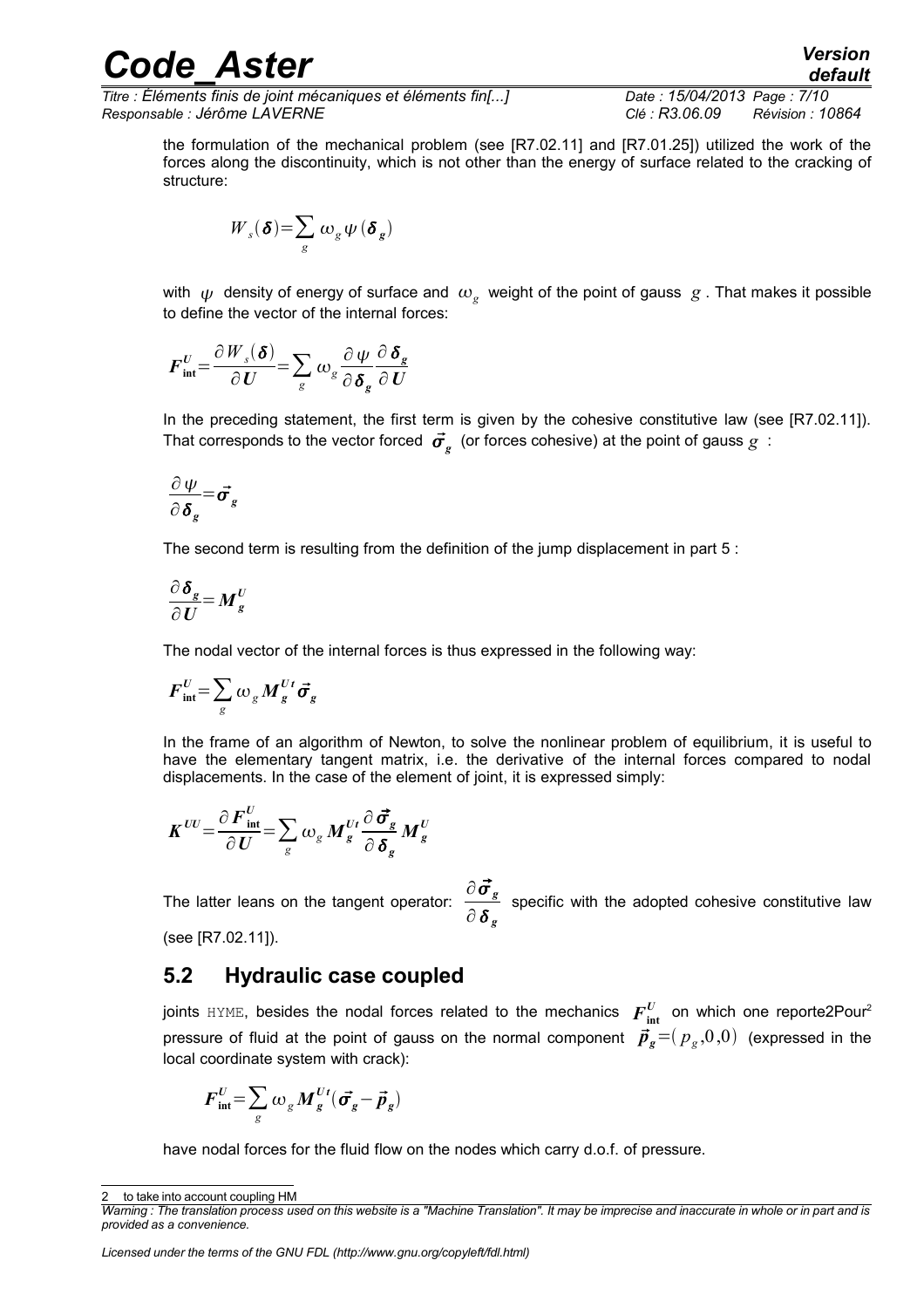*Titre : Éléments finis de joint mécaniques et éléments fin[...] Date : 15/04/2013 Page : 8/10 Responsable : Jérôme LAVERNE Clé : R3.06.09 Révision : 10864*

*default*

The formulation of the hydraulic problem (see [R7.01.25]) utilized the work of the forces of the fluid along the way of flow (inside crack):

$$
W_{\scriptscriptstyle F}(\bm{\nabla}\, p) {=} \sum_{\scriptscriptstyle g} \omega_{\scriptscriptstyle g} H(\bm{\nabla}\, p)
$$

with  $\,H\,$  density of energy of surface and  $\,\omega_{_S}\,$  weight of the point of gauss  $\,g$  . That makes it possible to define the vector of the internal forces:

$$
\boldsymbol{F}_{\text{int}}^{\text{P}} = \frac{\partial W_F (\nabla p)}{\partial \text{P}} = \sum_{g} \omega_g \frac{\partial H}{\partial \nabla p_g} \frac{\partial \nabla p_g}{\partial \text{P}}
$$

In the preceding statement, the first term is given by the cubic constitutive law of the fluid (see [R7.01.25]). That corresponds to hydraulic flux  $\vec{w}_g^{\dagger}$  at the point of gauss  $g^{\dagger}$ :

$$
\frac{\partial H}{\partial \nabla p_g} = \vec{w}_g
$$

According to the definition of the gradient of pressure in [6.](#page-5-1) The second term is given by:

$$
\frac{\partial \nabla p_{g}}{\partial P} = M_{g}^{P}
$$

The nodal vector of the internal forces is thus expressed in the following way:

$$
F_{\text{int}}^P = \sum_{g} \omega_g M_g^{Pt} \vec{w}_g
$$

In the frame of an algorithm of Newton, to solve the nonlinear problem of equilibrium, it is useful to have the tangent matrix, i.e. the derivative of the internal forces compared to the degrees of freedom. The derivative of the internal force on the nodal degrees of freedom of displacement compared to displacement gives the term identical to that of the matrix obtained in pure mechanics in [6](#page-5-0) :

$$
K^{UU} = \frac{\partial F_{\text{int}}^U}{\partial U} = \sum_g \omega_g M_g^{Ut} \frac{\partial \vec{\sigma}_g}{\partial \delta_g} M_g^U
$$

In the case of the hydraulic coupling, explicitly  $F_{\text{int}}^{U}$  depend them on the pressure (see statement above) from where:

$$
K^{UP} = \frac{\partial F_{\text{int}}^U}{\partial P} = \sum_g \omega_g M_g^{Ut} X_g
$$

with  $X_{g}$  = ∂ *p<sup>g</sup>*  $\frac{\partial^2 P_g}{\partial P}$  =( $-N_g^i$ ,0,0) *i*=1 à *Nb*, *Nb* many nodes of pressure (or many degrees of

freedom of pressure per element) and  $N_{n}^{\mathcal{g}}$  the value of the shape function of the node  $\,n\,$  at the point of gauss *g* .

The derivative of the internal forces on the nodal degrees of freedom of pressure compared to displacement gives:

$$
K^{PU} = \frac{\partial F_{\text{int}}^{P}}{\partial U} = \sum_{g} \omega_{g} M_{g}^{Pt} \frac{\partial \vec{w}_{g}}{\partial \delta_{g}} M_{g}^{U}
$$

*Licensed under the terms of the GNU FDL (http://www.gnu.org/copyleft/fdl.html)*

*Warning : The translation process used on this website is a "Machine Translation". It may be imprecise and inaccurate in whole or in part and is provided as a convenience.*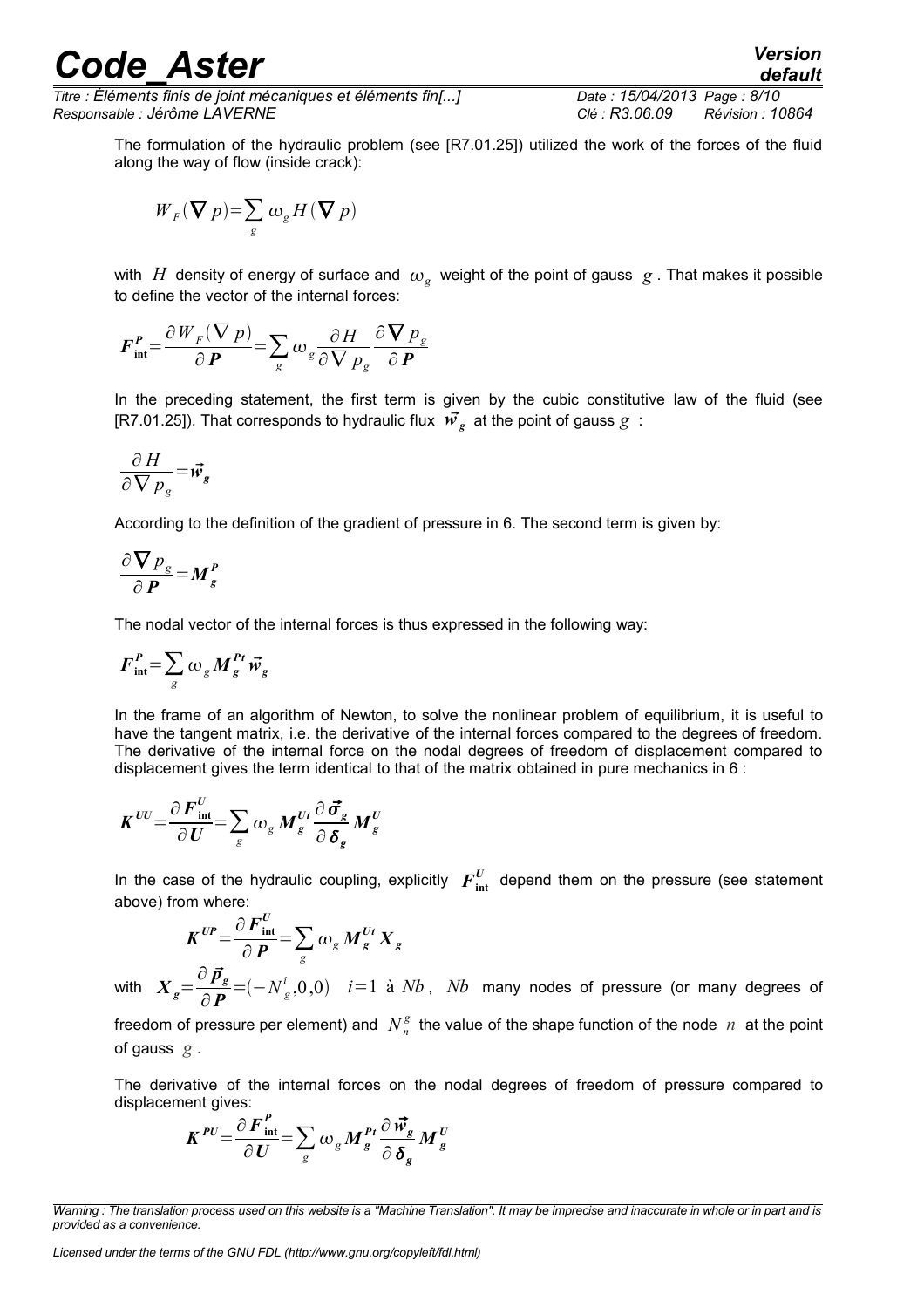*Titre : Éléments finis de joint mécaniques et éléments fin[...] Date : 15/04/2013 Page : 9/10 Responsable : Jérôme LAVERNE Clé : R3.06.09 Révision : 10864*

Lastly, the derivative of the internal forces on the degrees of freedom of pressure compared to the nodal pressures gives:

$$
K^{PP} = \frac{\partial F_{\text{int}}^P}{\partial P} = \sum_{g} \omega_g M_g^{Pt} \frac{\partial \vec{w}_g}{\partial \nabla p_g} M_g^P
$$

The elementary tangent matrix (asymmetric) is expressed in the following way:

$$
K = \begin{bmatrix} K^{UU} & K^{UP} \\ K^{PU} & K^{PP} \end{bmatrix}
$$

The latter leans on the components of the tangent operator:  $\frac{\partial \vec{\sigma}_s}{\partial s}$ ∂ *<sup>g</sup>*  $\frac{\partial \vec{w}_g}{\partial x}$  $\frac{\partial \vec{w_g}}{\partial \, \boldsymbol{\delta_g}}$  and  $\frac{\partial \vec{w_g}}{\partial \nabla \, p}$  $\overline{\partial\,\nabla\, p}_{g}^{\;\;\;\mathbf{s}}$  specific with the adopted cohesive constitutive law (see [R7.01.25]).

### **6 Features and validation**

See documentations [R7.02.11] and [R7.01.25].

*Warning : The translation process used on this website is a "Machine Translation". It may be imprecise and inaccurate in whole or in part and is provided as a convenience.*